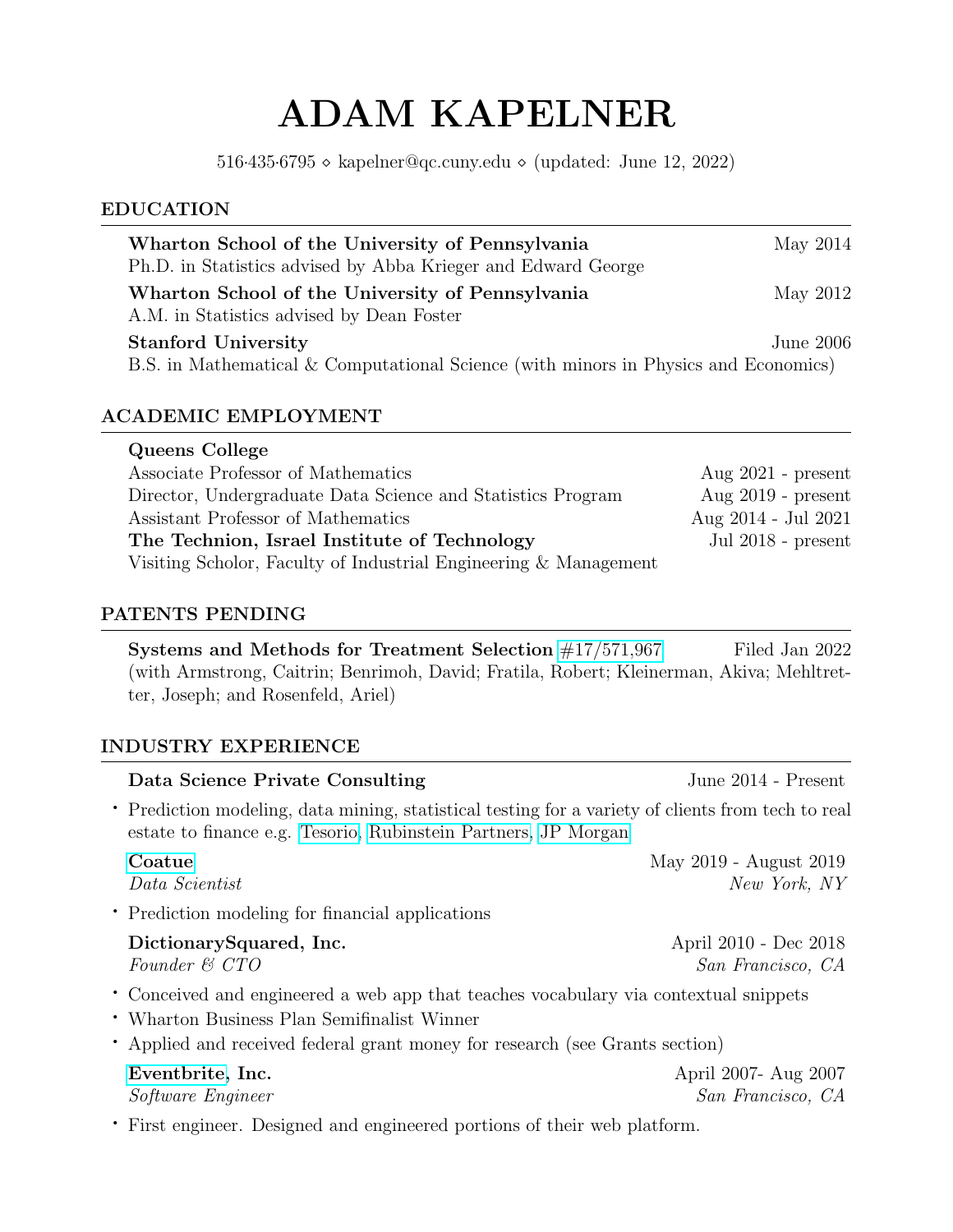### Stanford University, Lab of Peter Lee June 2005 - Mar 2007 Staff Scientist Stanford, CA

⋅ Conceived and engineered software that finds objects in images, used to find cells in microscopic images. Uses Java-R programming, Random Forests and image processing

# OPEN SOURCE SOFTWARE ON [GITHUB](HTTPS://GITHUB.COM/KAPELNER)

|  |                                                 | 56 $\bigstar$ 23 $\mathcal{V}$ R Package: bartMachine | A flexible statistical learning suite                                        |
|--|-------------------------------------------------|-------------------------------------------------------|------------------------------------------------------------------------------|
|  | 32 $\bigstar$ 2 $\mathcal{V}$ R Package: ICEbox |                                                       | Visualization that helps explain how ML models work                          |
|  | $6 \bigstar 4 \mathcal{V}$ Java JAR: GemIdent   |                                                       | Finds objects in images using machine learning                               |
|  |                                                 | Java JAR: GemVident                                   | Finds objects in videos using machine learning                               |
|  |                                                 |                                                       | R Package: Greedy Experimental Design A suite of better experimental designs |
|  |                                                 | R Package: CovBalAndRandExpDes                        | Optimal rerandomization designs                                              |
|  | R Package: PTE                                  |                                                       | Inference for personalized medicine models                                   |
|  |                                                 | R Package: SeqExpMatch                                | High-powered matching experimental designs                                   |
|  | R Package: YARF                                 |                                                       | A highly customizable predictive modeling suite                              |
|  |                                                 | R Package: SampleRepresCheck                          | Assesses sample respresentativeness                                          |
|  |                                                 | R Package: optDesignSlopeInt                          | Optimal designs for slope-to-intercept ratios                                |
|  |                                                 |                                                       |                                                                              |

#### OTHER SOFTWARE

<dictionarysquaredresearch.sc.edu> Teaches high school students vocabulary <gradesly.com> Gives students grade transparency and helps professors administer grades <fireplacetorah.com> Automatic student pair-matching for learning texts

#### TECHNICAL STRENGTHS

| Software Languages | R, Java, Ruby on Rails, C++, Python, HTML/CSS/JS        |
|--------------------|---------------------------------------------------------|
| R Skills           | ggplot2, dplyr, data.table, mlr3, rJava, Rcpp,          |
|                    | most ML packages                                        |
| Other Skills       | git, postgreSQL, MySQL, Linux, Gurobi, twilio messaging |
|                    | and voice APIs, grid computing, simulation, AWS         |

#### RESEARCH INTERESTS

Data Science, Machine Learning, Experimental Design, Statistical Software, Crowdsourced Social Science Experiments, Biomedical Applications, Educational Technology

#### PUBLICATIONS

# citations:  $≈2,300$ ; h-index: 15 and i10-index: 19 [\(see scholar profile\)](https://scholar.google.com/citations?user=TzgMmnoAAAAJ)

#### Methodology

- ⋅ Krieger, A., Azriel, D., Sklar, M. & Kapelner, A. Improving the Power of the Randomization Test in revision at Communications in Statistics — Theory and Methods, Arxiv [\(link\)](https://arxiv.org/abs/2008.05980)
- ⋅ Krieger, A., Azriel, D. & Kapelner, A. (2021) Better Experimental Design by Hybridizing Binary Matching with Imbalance Optimization Canadian Journal of Statistics [\(link\)](https://onlinelibrary.wiley.com/doi/abs/10.1002/cjs.11685)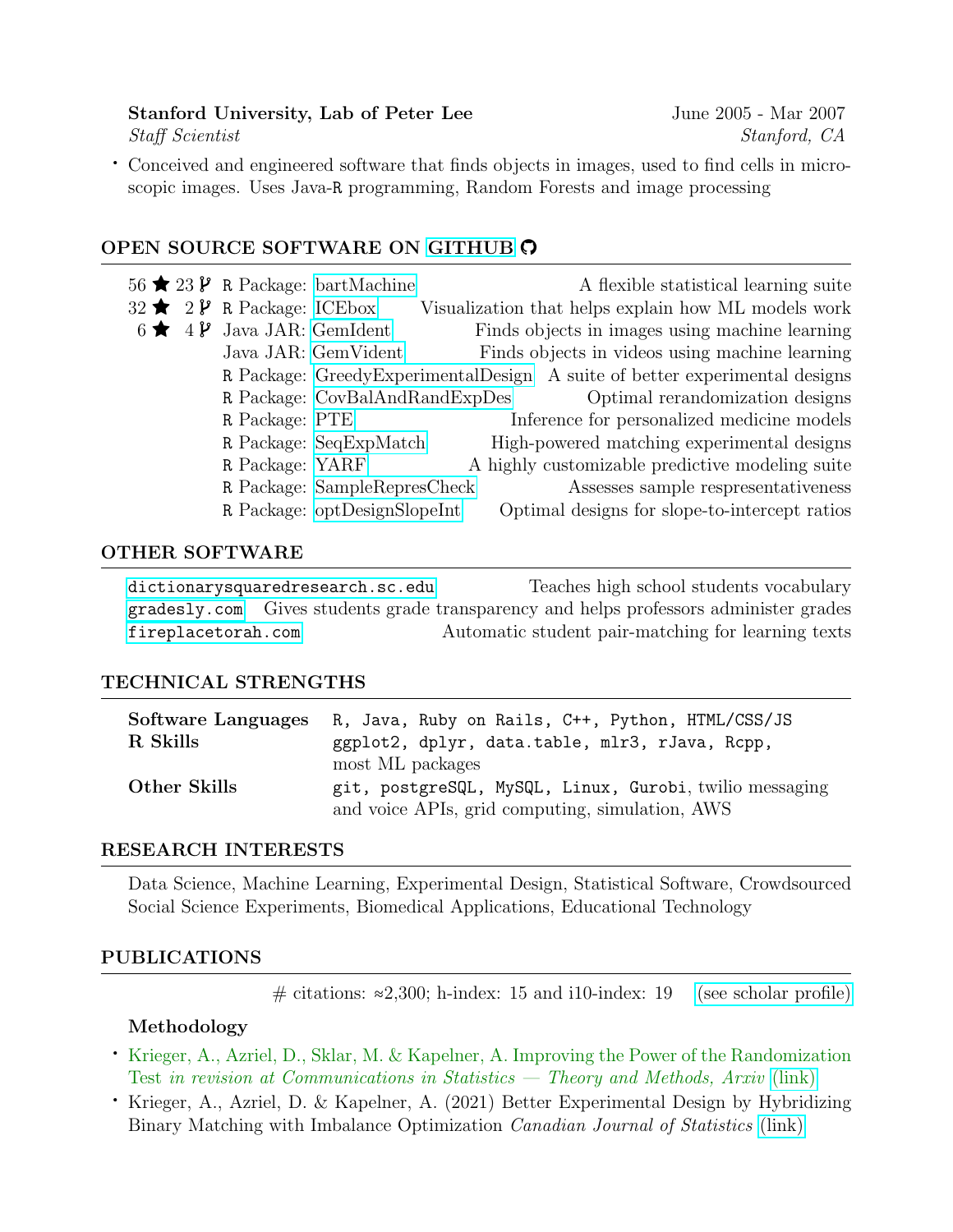- ⋅ Kapelner, A., Sklar M., Krieger, A., & Azriel, D. (2021) Optimal Rerandomization via a Criterion that Provides Insurance Against Failed Experiments. Journal of Statistical Planning and Inference 219, 63–84 [\(link\)](https://www.sciencedirect.com/science/article/abs/pii/S0378375821001130)
- ⋅ Kapelner, A. & Krieger, A. (2021) A Matching Procedure for Sequential Experiments that Iteratively Learns which Covariates Improve Power Biometrics [\(link\)](https://onlinelibrary.wiley.com/doi/abs/10.1111/biom.13561)
- ⋅ Kapelner, A., Bleich, J., Levine, A., Cohen, Z. D., DeRubeis, R. J. & Berk, R. A. (2021) Evaluating the Effectiveness of Personalized Medicine with Software. Frontiers in Big Data — Medicine and Public Health 4 (8), 1–19 [\(link\)](https://www.frontiersin.org/articles/10.3389/fdata.2021.572532/full)
- ⋅ Kapelner, A., Shalit, U., Krieger, A., Sklar, M. & Azriel, D. (2020) Harmonizing Optimized Designs with Classic Randomization in Experiments. The American Statistician 75 (2), 195–206 [\(link\)](https://www.tandfonline.com/doi/abs/10.1080/00031305.2020.1717619)
- ⋅ Blanford, W. J., Jofat, D. & Kapelner, A. (2020). Solution Density Models as Functions of Sodium Chloride, Hydroxypropyl-β-cyclodextrin, and Temperature (278.15–333.15 K) via Progressive Linear and Stepwise Regression. Journal of Chemical  $\mathcal B$  Engineering Data 65 (10), 4735–4750 [\(link\)](https://pubs.acs.org/doi/10.1021/acs.jced.0c00093)
- ⋅ Krieger, A., Azriel, D. & Kapelner, A. (2019) Nearly Random Designs with Greatly Improved Balance. Biometrika 106 (3), 695–70 [\(link\)](https://academic.oup.com/biomet/article-abstract/106/3/695/5499316)
- ⋅ Kapelner, A., Krieger, A. & Blanford, W. J. (2016). Optimal Experimental Designs for Estimating Henry's Law Constants via the Method of Phase Ratio Variation. Journal of Chromatography A 1468, 183–191 [\(link\)](https://www.sciencedirect.com/science/article/abs/pii/S0021967316311268?via%3Dihub)
- ⋅ Kapelner, A. & Krieger, A. (2014). Matching on-the-fly in Sequential Experiments for Higher Power and Efficiency. Biometrics 70 (2), 378–388 [\(link\)](https://onlinelibrary.wiley.com/doi/10.1111/biom.12148)
- ⋅ Azriel, D., Kallus, N. & Kapelner, A. Optimal Regret Designs in a Sequential Trial. in prepartion for Biometrics
- ⋅ Krieger, A., Azriel, D. & Kapelner, A. Optimal Experimental Design for Incidence Endpoints in prepartion for JRSS-B

# Machine Learning and Data Science

- ⋅ Kapelner, A. & Bleich, J. (2016). bartMachine: Machine Learning with Bayesian Additive Regression Trees. Journal of Statistical Software 70 (4) [\(link\)](https://www.jstatsoft.org/article/view/v070i04)
- Kapelner, A. & Bleich, J. (2014). Prediction with Missing Data via Bayesian Additive Regression Trees. Canadian Journal of Statistics 43 (2) 224–239 [\(link\)](https://www.jstatsoft.org/article/view/v070i04)
- ⋅ Bleich, J., Kapelner, A., George, E. I. & Jensen, S. T. (2014). Variable Selection Inference for Bayesian Additive Regression Trees. Annals of Applied Statistics 8 (3) 1750–1781 [\(link\)](https://projecteuclid.org/journals/annals-of-applied-statistics/volume-8/issue-3/Variable-selection-for-BART-An-application-to-gene-regulation/10.1214/14-AOAS755.full)
- ⋅ Goldstein, A., Kapelner, A., Bleich, J. & Pitkin, E. (2014). Peeking Inside the Black Box: Visualizing Statistical Learning with Plots of Individual Conditional Expectation. Journal of Computational & Graphical Statistics 24(1), 44–65 [\(link\)](https://www.tandfonline.com/doi/abs/10.1080/10618600.2014.907095)
- ⋅ Bleich, J & Kapelner, A. (2014) Bayesian Additive Regression Trees With Parametric Models of Heteroskedasticity. Arxiv [\(link\)](https://arxiv.org/abs/1402.5397)
- ⋅ Berk, R., Bleich, J., Kapelner, A., Henderson, J., Barnes, G., Kurtz, E. (2014) Using Regression Kernels to Forecast A Failure to Appear in Court Arxiv [\(link\)](https://arxiv.org/abs/1409.1798)
- ⋅ Kapelner, A. YARF: A Fully-Flexible Non-Parametric Learning Suite in preparation for Journal of Statistical Software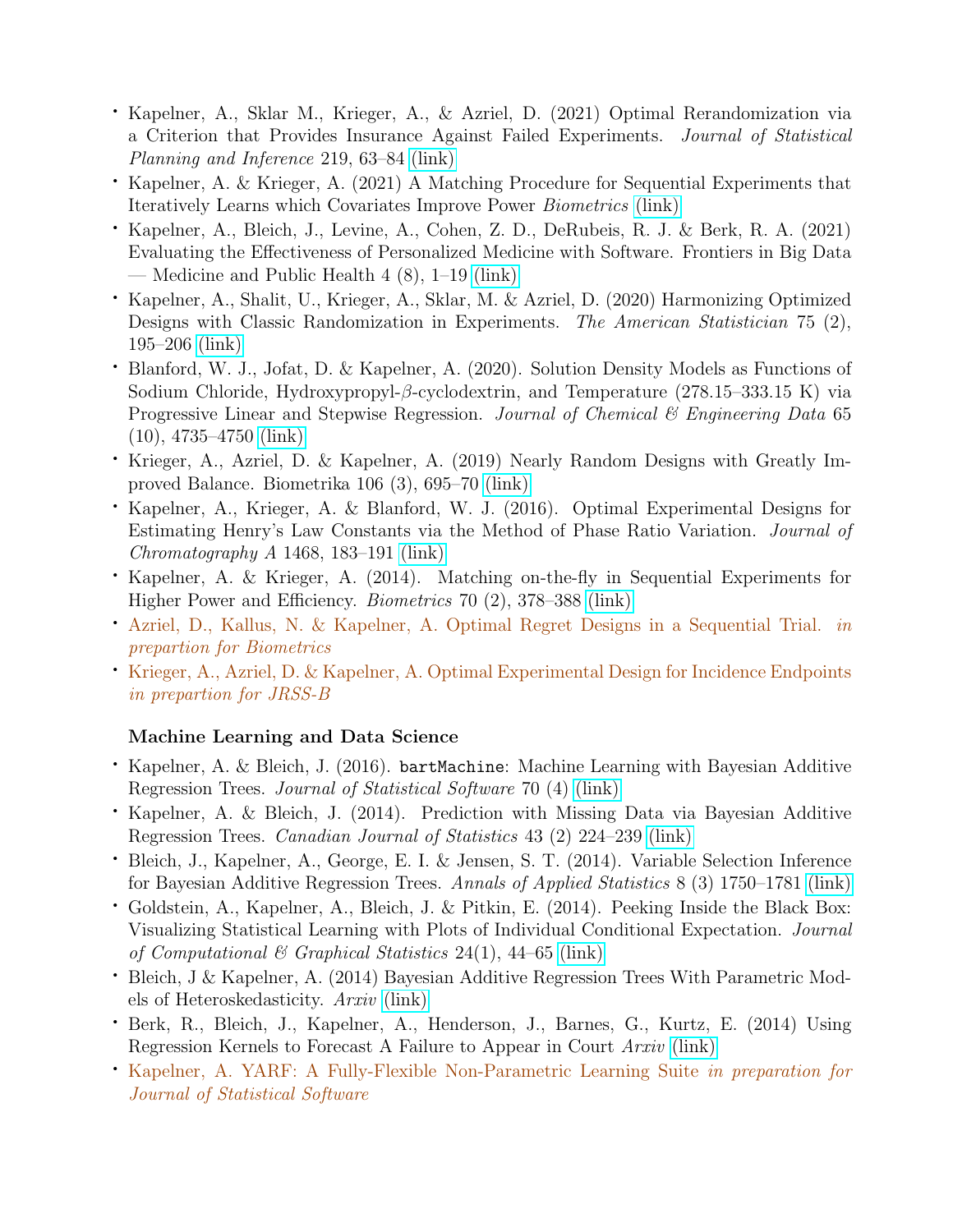# Crowdsourcing and Social Science

- ⋅ Kapelner, A. & Weinberg, D. B. Do book consumers discriminate against Black, female, or young authors? in press at PLoS One
- ⋅ Kapelner, A. & Weinberg, D. B. (2019) Do Readers Judge Books by Author Gender? Results from a Randomized Experiment. Socius 5 [\(link\)](https://journals.sagepub.com/doi/full/10.1177/2378023119868893)
- ⋅ Weinberg, D. B. & Kapelner, A. (2018) Comparing gender discrimination and inequality in indie and traditional publishing. PLoS One 13 (4) e0195298 [\(link\)](https://journals.plos.org/plosone/article?id=10.1371/journal.pone.0195298)
- Schwartz, H. A., Eichstaedt, J., Blanco, E., Agrawal, M., Dziurzyński, L., Kern, M. L., Kapelner, A., Park, G., Jha, S., Stillwell, D., Kosinski, M. & Ungar, L. H. (2016) Predicting individual well-being through the language of social media. Biocomputing: Proceedings of the Pacific Symposium 516–527 [\(link\)](https://www.worldscientific.com/doi/abs/10.1142/9789814749411_0047)
- ⋅ Chandler, D. & Kapelner, A. (2013) Breaking Monotony with Meaning: Motivation in Crowdsourcing Markets. Journal of Economic Behavior & Organization, 90: 123-133 [\(link\)](https://www.sciencedirect.com/science/article/abs/pii/S016726811300036X)
- ⋅ Kapelner, A., Kaliannan, K., Schwartz, H. A., Ungar, L. H. & Foster, D. P. (2012) New Insights from Coarse Word Sense Disambiguation in the Crowd. CoLING [\(link\)](https://aclanthology.org/C12-2053/)
- ⋅ Kapelner, A. & Chandler, D. (2010) Preventing Satisficing in Online Surveys. Proceedings of CrowdConf [\(link\)](https://www.researchgate.net/profile/Adam_Kapelner2/publication/228641673_Preventing_Satisficing_in_Online_Surveys/links/00b7d52a968bbba96c000000.pdf)

# Education Applications

- ⋅ Adlof, A., Baron, L. S., Scoggins, J., Kapelner, A., McKeown, M. G., Perfetti, C., Miller, E., Soterwood, J. & Petscher, Y. (2019) Accelerating Adolescent Vocabulary Growth: Development of an Individualized, Web-based, Vocabulary Instruction Program. Language, Speech, and Hearing Services in Schools. Language, Speech, and Hearing Services in Schools 50 (4): 579-595 [\(link\)](https://pubs.asha.org/doi/10.1044/2019_LSHSS-VOIA-18-0143)
- ⋅ Kapelner, A., Nessaiver, S., Soterwood, J. & Adlof, A. (2018) Predicting Contextual Informativeness for Vocabulary Learning. IEEE Transactions on Learning Technologies 11(1) 13-26 [\(link\)](https://ieeexplore.ieee.org/document/8247269/)

# Biomedical Applications

- ⋅ Kleinerman, A., Rosenfeld, A., Benrimoh, D., Fratila, R., Armstrong, C., Mehltretter, J., Shneider, E., Yaniv-Rosenfeld, A., Karp, J., Reynolds, C.F., Turecki, G & Kapelner, A. (2021) Treatment selection using prototyping in latent-space with application to depression treatment PLOS ONE 16(11): e0258400 [\(link\)](https://journals.plos.org/plosone/article?id=10.1371/journal.pone.0258400)
- ⋅ Benrimoh, D., Israel, S., Fratila, R., Armstrong, C., Perlman, K., Rosenfeld, A. & Kapelner, A (2021) Editorial: ML and AI Safety, Effectiveness and Explainability in Healthcare. Frontiers in Big Data 4, 1–54 [\(link\)](https://www.frontiersin.org/articles/10.3389/fdata.2021.727856/full)
- ⋅ Bleich, J., Cole, B., Kapelner, A., Baillie, C. A., Gupta, R., Hanish, A., Calgua, E., Umscheid, C. & Berk, R. (2021) Using Random Forests with Asymmetric Costs to Predict Hospital Readmissions medrxiv [\(link\)](https://www.medrxiv.org/content/10.1101/2021.03.15.21253416v1)
- ⋅ Mehltretter, J., Fratila, R., Benrimoh, D.A., Kapelner, A., Perlman, K., Snook, E., Israel, S., Miresco, M. & Turecki, G. (2020) Differential Treatment Benefit Prediction For Treatment Selection in Depression: A Deep Learning Analysis of STAR\*D and CO-MED Data Computational Psychiatry 4, 61–75 [\(link\)](https://cpsyjournal.org/articles/10.1162/cpsy_a_00029/)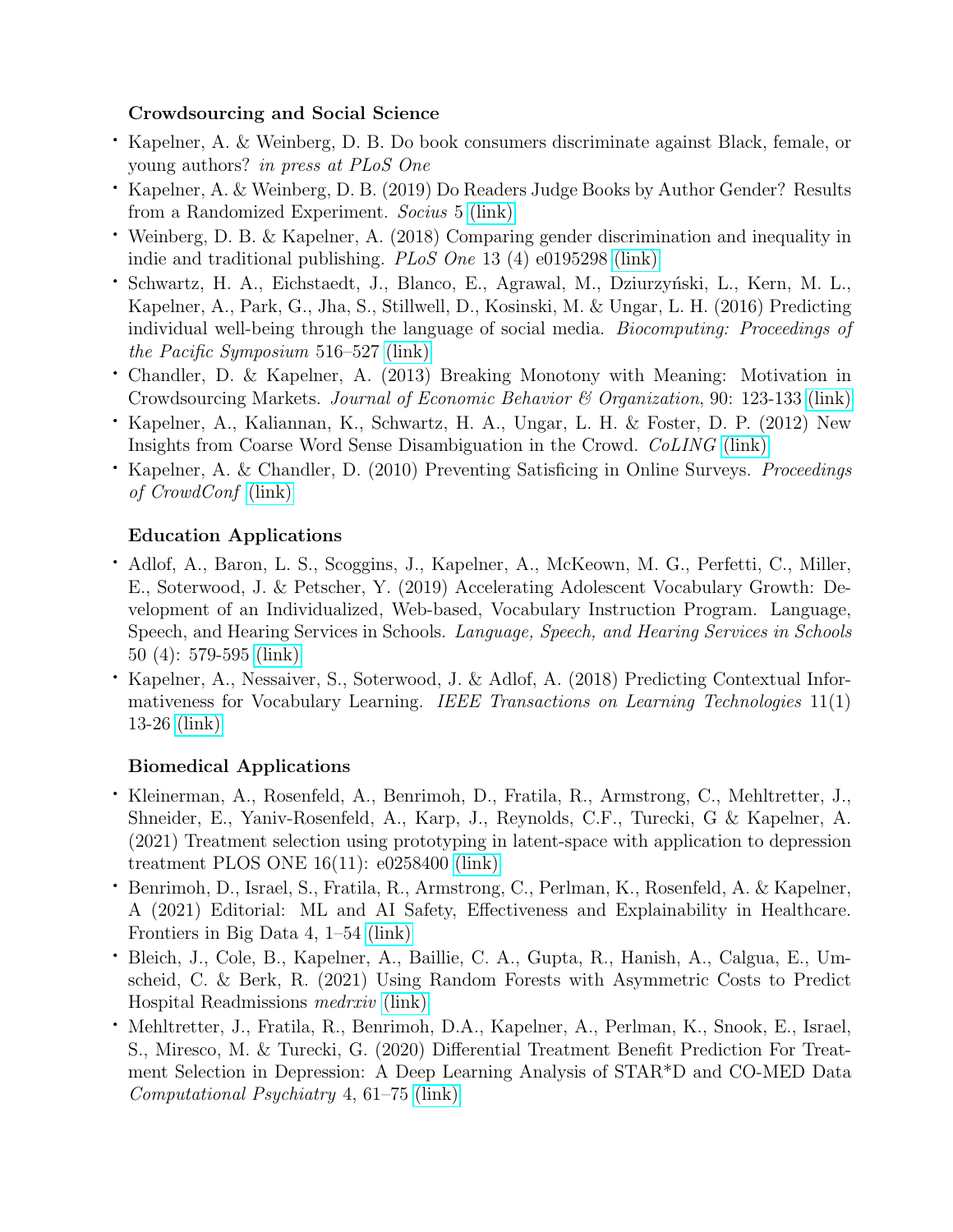- ⋅ Clarke, G. P. & Kapelner, A. (2020) The BART Formula for Safe Machine-Learning Based IOL Predictions. Frontiers in Medicine 3 (46) 1–10 [\(link\)](https://www.frontiersin.org/articles/10.3389/fdata.2020.572134/full)
- ⋅ Schoeler, N., Bell, G., Yuen, A., Kapelner, A., Heales, S. J. R., Cross, J. H. & Sisodiya, S. (2017) Acetyl carnitine and association with response to ketogenic dietary therapies. Epilepsia 58 (5), 893-900 [\(link\)](https://onlinelibrary.wiley.com/doi/10.1111/epi.13729)
- ⋅ Kapelner, A. & Vorsanger, M. (2015) Starvation of Cancer via Induced Ketogenesis and Severe Hypoglycemia. Medical Hypotheses, 84(3): 162–168 [\(link\)](https://www.sciencedirect.com/science/article/abs/pii/S0306987714003983?via%3Dihub)
- ⋅ Chang, A. Y., Bhattacharya, N., Mu, J., Setiadi, A. F., Carcamo-Cavazos, V., Lee, G. H.; Simons, D. L., Yadegarynia, S., Hemati, K., Kapelner, A., Zheng, M., Krag, D. N., Schwartz, E. J., Chen, D. Z. & Lee, P. P. (2013) Spatial organization of dendritic cells within tumor draining lymph nodes impacts clinical outcome in breast cancer patients. Journal of translational medicine, 11(1): 242 [\(link\)](https://translational-medicine.biomedcentral.com/articles/10.1186/1479-5876-11-242)
- ⋅ Setiadi, A. F.; Ray, N. C., Kohrt, H. E., Kapelner, A., Carcamo-Cavazos, V., Levic, E. B., Yadegarynia, S., van der Loos, C. M., Schwartz, E. J., Holmes, S. & Lee, P. P. (2010) Quantitative, architectural analysis of immune cell subsets in tumor-draining lymph nodes from breast cancer patients and healthy lymph nodes. PloS one, 5(8): e12420 [\(link\)](https://journals.plos.org/plosone/article?id=10.1371/journal.pone.0012420)
- ⋅ Holmes, S., Kapelner, A. & Lee, P. P. (2009) An interactive java statistical image segmentation system: Gemident. Journal of Statistical Software, 30(10): 1–20 [\(link\)](https://www.jstatsoft.org/article/view/v030i10)
- ⋅ Kapelner, A., Lee, P. P. & Holmes, S. (2007) An interactive statistical image segmentation and visualization system. in proceedings of IEEE, Medivis [\(link\)](https://ieeexplore.ieee.org/document/4272115)

### GRANTS AWARDED

| Israel-USA Binational Science Foundation (BSF)                                            | 2019-2023           |
|-------------------------------------------------------------------------------------------|---------------------|
| More Powerful Experiments via Harmonizing Classic Randomization with Modern Opti-         |                     |
| mization, 2018112, \$167,000 Co-PI                                                        |                     |
| <b>PSC CUNY</b>                                                                           | 2019-2020           |
| A Natural Field Experiment on Race and Gender Discrimination in the Gig Economy,          |                     |
| TRADB-50-65, \$6,000                                                                      |                     |
| <b>MQ</b> Foundation                                                                      | May 2017 - Jul 2018 |
| The Stratified Medicine Approaches for Treatment Selection Mental Health Prediction Tour- |                     |
| nament, $$3,200 \cdot$ Winner of tournament                                               |                     |
| <b>PSC CUNY</b>                                                                           | 2017-2018           |
| Optimal Experimentation: Trading Randomization for Balance, TRADA-48-469, \$3,500         |                     |
| MQ's Psy-IMPACT                                                                           | Nov 2014 - Dec 2018 |
| • Served as an expert consultant and investigator to the grant                            |                     |
| U.S Dept. of Education, Inst. of Educational Science<br>Sept 2013 - Aug 2018              |                     |
| Grant $\#R305A130467$ , \$1,500,000, PI: Suzanne Adlof, University of South Carolina. I   |                     |
| cowrote and served as the expert consultant to the grant.                                 |                     |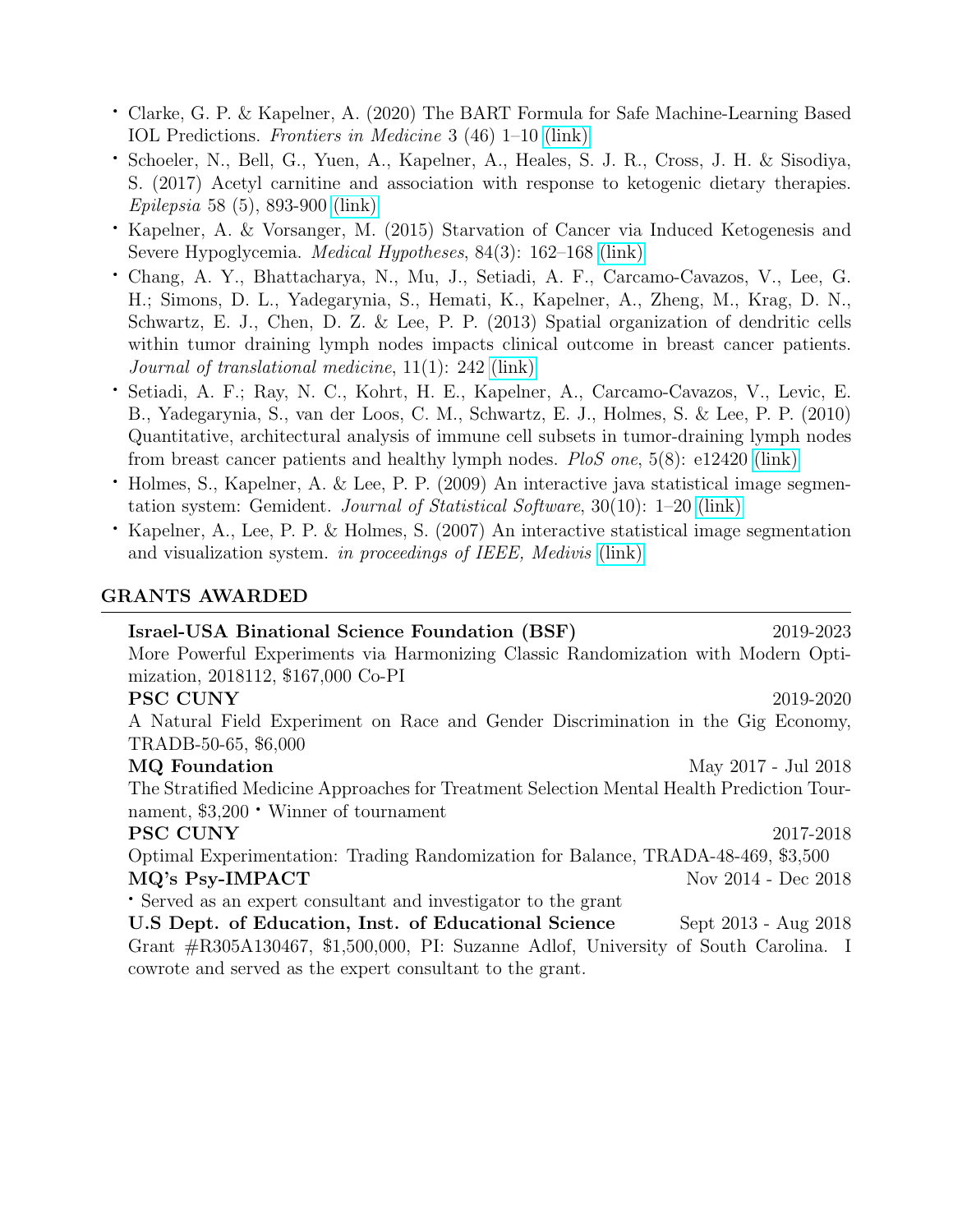# GRANTS IN REVIEW

| ONR N00014-20-S-F003, \$3.97M Co-PI                                                            | $2023 - 2027$ |  |
|------------------------------------------------------------------------------------------------|---------------|--|
| Malign Information Operations, Narrative Resonance, and the Fracturing of American Identity    |               |  |
| NSF Environmental Engineering program PD 20-1440, \$422K                                       | 2023 - 2026   |  |
| Impact, Analysis, and Advanced Modeling of Miscible Displacement Transport Studies of Monoaro- |               |  |
| matic Compounds in Sandstone Cores                                                             |               |  |

# GRANTS APPLIED

| <b>ONR N00014-20-S-F005</b> (applied 2020), \$750K Co-PI                             | $2021 - 2024$ |      |
|--------------------------------------------------------------------------------------|---------------|------|
| Data Science as Pathway to Naval Careers for Diverse Students at CUNY Queens College |               |      |
| <b>NSF PD18-1269</b> (applied 2018), \$500K Co-PI                                    | 2019 - 2023   |      |
| More Powerful Experiments via Harmonizing Classic Randomization with Optimization    |               |      |
| <b>PSC CUNY</b> (applied 2015) TRADA-47-330, \$2500                                  |               | 2016 |
| Demonstrations of Inference for Personalized Medicine Treatment Models               |               |      |

# HONORS AND AWARDS

| Certificate for Highly Cited Research in the Journal      |                       |
|-----------------------------------------------------------|-----------------------|
| of Economic Behavior and Organization                     | Jan 2017              |
| National Science Foundation Graduate Research Fellowship  | May 2010 - April 2013 |
| J. Parker Bursk Memorial Award for Excellence in Research | Dec 2013              |
| Donald S. Murray Award for Excellence in Teaching         | Dec 2012              |
| Intel Science Talent Search Semifinalist                  | Jan 2002              |
|                                                           |                       |

# FORMAL PRESENTATIONS AND TALKS

| Kapelner A., Harmonizing Fully Optimal Designs with Classic Randomization in Experi- |          |
|--------------------------------------------------------------------------------------|----------|
| ments, Harvard University, Applied Statistics Lecture Series                         | Feb 2020 |
| Kapelner A., Harmonizing Fully Optimal Designs with Classic Randomization in Experi- |          |
| ments, Design & Analysis of Experiments Conference                                   | Oct 2019 |
| Kapelner A., Harmonizing Fully Optimal Designs with Classic Randomization in Experi- |          |
| ments, Atlantic Causal Inference Conference                                          | May 2019 |
| Kapelner A., Harmonizing Fully Optimal Designs with Classic Randomization in Experi- |          |
| ments, Wharton Statistics Faculty Seminar                                            | Mar 2019 |
| Kapelner A., Harmonizing Fully Optimal Designs with Classic Randomization in Experi- |          |
| ments, Economics Dept Seminar, Queens College                                        | Feb 2019 |
| Kapelner A., Harmonizing Fully Optimal Designs with Classic Randomization in Experi- |          |
| ments, EMR-IBS, '18, Jerusalem, Israel                                               | Dec 2018 |
| Kapelner A., Harmonizing Fully Optimal Designs with Classic Randomization in Experi- |          |
| ments, Haifa University Statistics Faculty Seminar                                   | Oct 2018 |
| Kapelner A., Harmonizing Fully Optimal Designs with Classic Randomization in Experi- |          |
| ments, Tel Aviv University Statistics Faculty Seminar                                | Oct 2018 |
| Kapelner A., Harmonizing Fully Optimal Designs with Classic Randomization in Experi- |          |
| ments, Hebrew University of Jerusalem Statistics Faculty Seminar                     | Oct 2018 |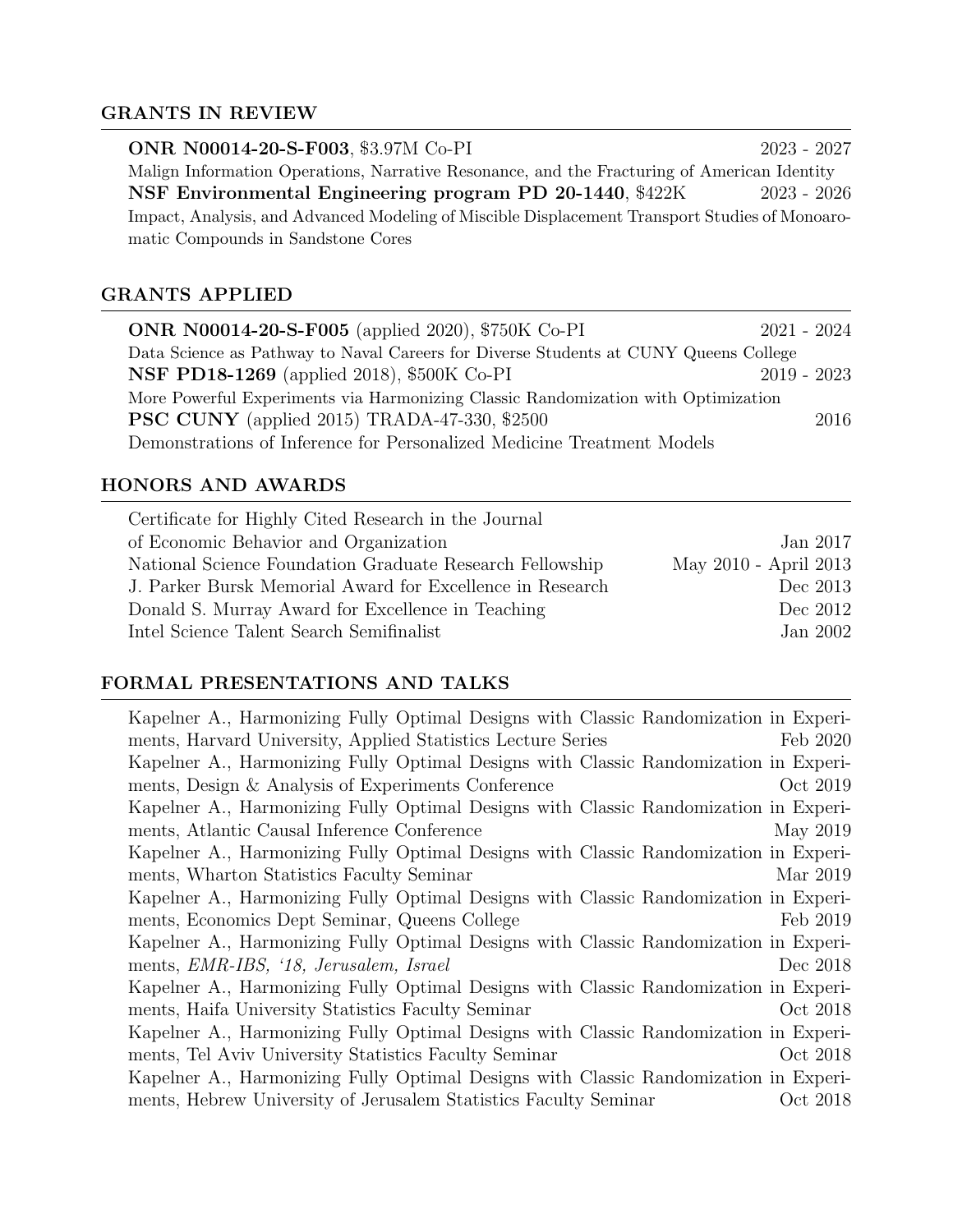| Kapelner A., Harmonizing Fully Optimal Designs with Classic Randomization in Experi-     |                  |
|------------------------------------------------------------------------------------------|------------------|
| ments, Weizmann Institute of Science Statistics Faculty Seminar                          | Oct 2018         |
| Kapelner A., Personalized Medicine Inference via the R Package PTE, Industrial Engineer- |                  |
| ing and Management Seminar, the Technion                                                 | <b>July 2018</b> |
| Kapelner A., Personalized Medicine Modeling with Survival and Incidence Endpoints TSIL,  |                  |
| '18, London, England                                                                     | Jun, 2018        |
| Kapelner A., Personalized Medicine Inference and Machine Learning via the R Packages     |                  |
| PTE & YARF TSIL 1/2 Day Workshop, '18, London, England                                   | Jun, 2018        |
| Kapelner, A., Weighted Matching on-the-fly: Improved Sequential Allocation with Higher   |                  |
| Power and Efficiency SAE '18 Shanghai, China                                             | Jun, 2018        |
| Kapelner A., Weighted Matching on-the-fly: Improved Sequential Allocation with Higher    |                  |
| Power and Efficiency, Technical Seminar, Amazon Inc.                                     | June 2018        |
| Kapelner, A., Starving Cancer through Induced Ketogenesis                                |                  |
| QC Biology Symposium                                                                     | Jan, 2018        |
| Kapelner, A., YARF: A Fully Customizable Non-Parametric Regression Toolbox               |                  |
| The Technion, seminar series                                                             | Jul, 2017        |
| Kapelner, A., Weighted Matching on-the-fly: Improved Sequential Allocation with Higher   |                  |
| Power and Efficiency The 6th International Workshop in Sequential Methodologies (IWSM)   |                  |
| $17$ Rouen, France)                                                                      | Jun, 2017        |
| Kapelner, A., Predicting Contextual Informativeness for Vocabulary Learning              |                  |
| Kasisto, Inc. seminar series                                                             | Nov, 2016        |
| Kapelner, A., Optimal experimental designs for estimating Henry's law                    |                  |
| constants via the phase ratio method ACS National Meeting                                | Aug, 2016        |
| Clarke, G., Hill, W., Kapelner, A. Data-Driven IOL Calculations                          |                  |
| Amer. Society of Cataract and Refractive Surgeons Annual Meeting                         | May, 2016        |
| Kapelner, A., Inference for Personalized Medicine Models                                 |                  |
| UPenn Treatment Lab                                                                      | June, 2016       |
| Kapelner, A., Better Experiments on MTurk? NYU Statistics Seminar                        | May, 2016        |
| Jensen, S., Kapelner, A., Variable Selection with Bayesian Additive Regression Trees.    |                  |
| <b>ENAR</b>                                                                              | Mar, 2015        |
| Kapelner, A., Experiments via Crowdsourcing: A New Platform                              |                  |
| for Social Science Research? Economics Dept Seminar, Queens College                      | Feb 2015         |
| Kapelner, A., Better Randomization via Greedy Pair Switching IMS China                   | Jul, 2015        |
| Kapelner, A., Ungar L. Crowdsourcing for Statisticians. JSM,                             |                  |
| Continuing Education Course                                                              | Aug 2013         |
| Kapelner, A., Chandler D. Preventing Satisficing in Online                               |                  |
| Surveys. CrowdConf                                                                       | Oct 2010         |
| Wieland, K., Fitzgerald, J., Kapelner, A. Contextual                                     |                  |
| Vocabulary Analysis Processes. National Reading Conference                               | Dec 2009         |
|                                                                                          |                  |

# INFORMAL PRESENTATIONS AND TALKS

| Episode 109 - Experimental Design Local Max (Data Science Podcast)                    | Mar 9, 2020  |
|---------------------------------------------------------------------------------------|--------------|
| The Data Science & Statistics Mathematics Major Option at QC NYC Tech Talent Pipeline |              |
| Conference                                                                            | May 14, 2018 |
| Predicting Informativeness from Context QC Math Club                                  | Feb 5, 2018  |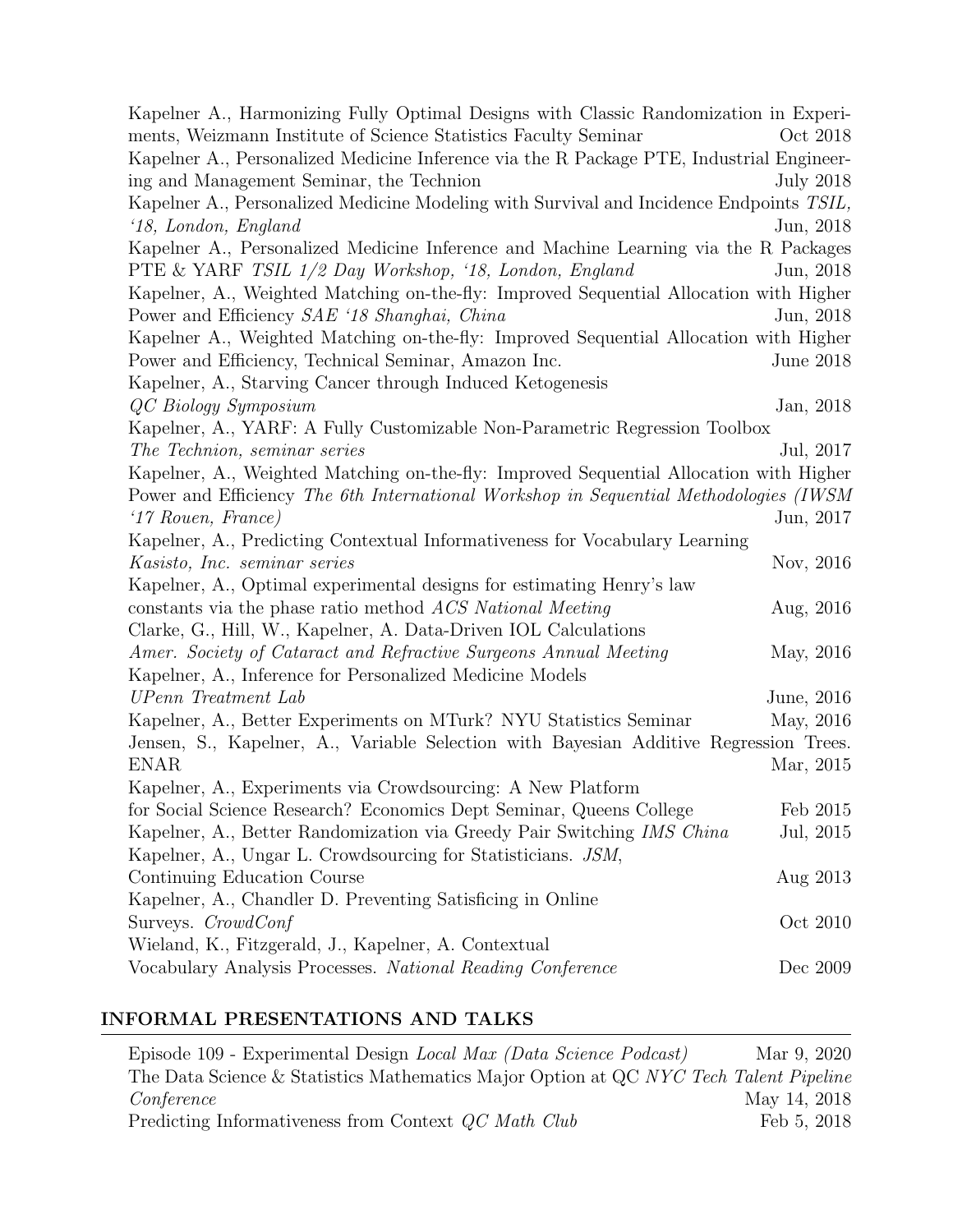## TEACHING EXPERIENCE

| Queens College, City University of New York                                         |                       |
|-------------------------------------------------------------------------------------|-----------------------|
| Math 369/690.3 (Statistical Inference)                                              | Aug $2020$ - present  |
| Math 342W/650.4 (Data Science and Machine Learning Fundamentals) Jan 2018 - present |                       |
| Math 368/621 (Advanced Probability)                                                 | Aug $2017$ - present  |
| Math $341/650.3$ (Bayesian Modeling)                                                | Feb 2016 - present    |
| Math 241 (Probability and Statistics)                                               | Aug $2014$ -present   |
|                                                                                     |                       |
| Wharton School of the University of Pennsylvania                                    |                       |
| Stat 422/722 (Predictive Analytics)                                                 | Jan 2017 - Feb 2017   |
| Stat 101 (Probability and Statistics)                                               | May 2011 - July 2011  |
| Teaching Assistant for Stat 101 (Probability and                                    |                       |
| Statistics) and Statistics 102 (Linear Regression)                                  | Sept 2009 - June 2010 |
| Teaching Assistant for Stat 613 (Required                                           |                       |

| Statistics course for MBA students)                     | Sept 2013 - Dec 2013 |
|---------------------------------------------------------|----------------------|
| Teaching Assistant for Stat 112 (Statistical Inference) | Jan 2014 - Jun 2014  |

# NEW COURSES DEVELOPED

| Queens College, City University of New York                |                       |
|------------------------------------------------------------|-----------------------|
| Math 369 (Statistical Inference)                           | Sept $2020$ - present |
| Math 368 (Advanced Probabilitiy)                           | Sept $2019$ - present |
| Math 342W (Data Science and Machine Learning Fundamentals) | Jan $2018$ - present  |
| Math 341 (Bayesian Modeling)                               | Feb 2016 - present    |

#### UNDERGRADUATE PROGRAMS DEVELOPED

| Queens College, City University of New York                |                              |
|------------------------------------------------------------|------------------------------|
| Data Science & Statistics Option for the BA in Mathematics |                              |
| (with Chris Hanusa and Alan Sultan)                        | $Sep 2018$ - $present$       |
| Actuarial Studies Track in the MA in Risk Management       |                              |
| (with Cara Marshall)                                       | Jan $2018$ - present         |
| Data Science & Statistics Speaker Series                   | $\text{Feb } 2019$ - present |

# GRADUATE STUDENT MENTORING EXPERIENCE

Studies in Predicting Monotonic Breakout Curves using Machine Learning Kennly Weerasinghe (Masters thesis) Spring, 2021 - Summer, 2022

#### UNDERGRADUATE STUDENT MENTORING EXPERIENCE

Studies in Applications of Predictive Analytics to Social Media Phenomena Namisha Singh (Honors thesis) Winter, 2021 - Spring, 2022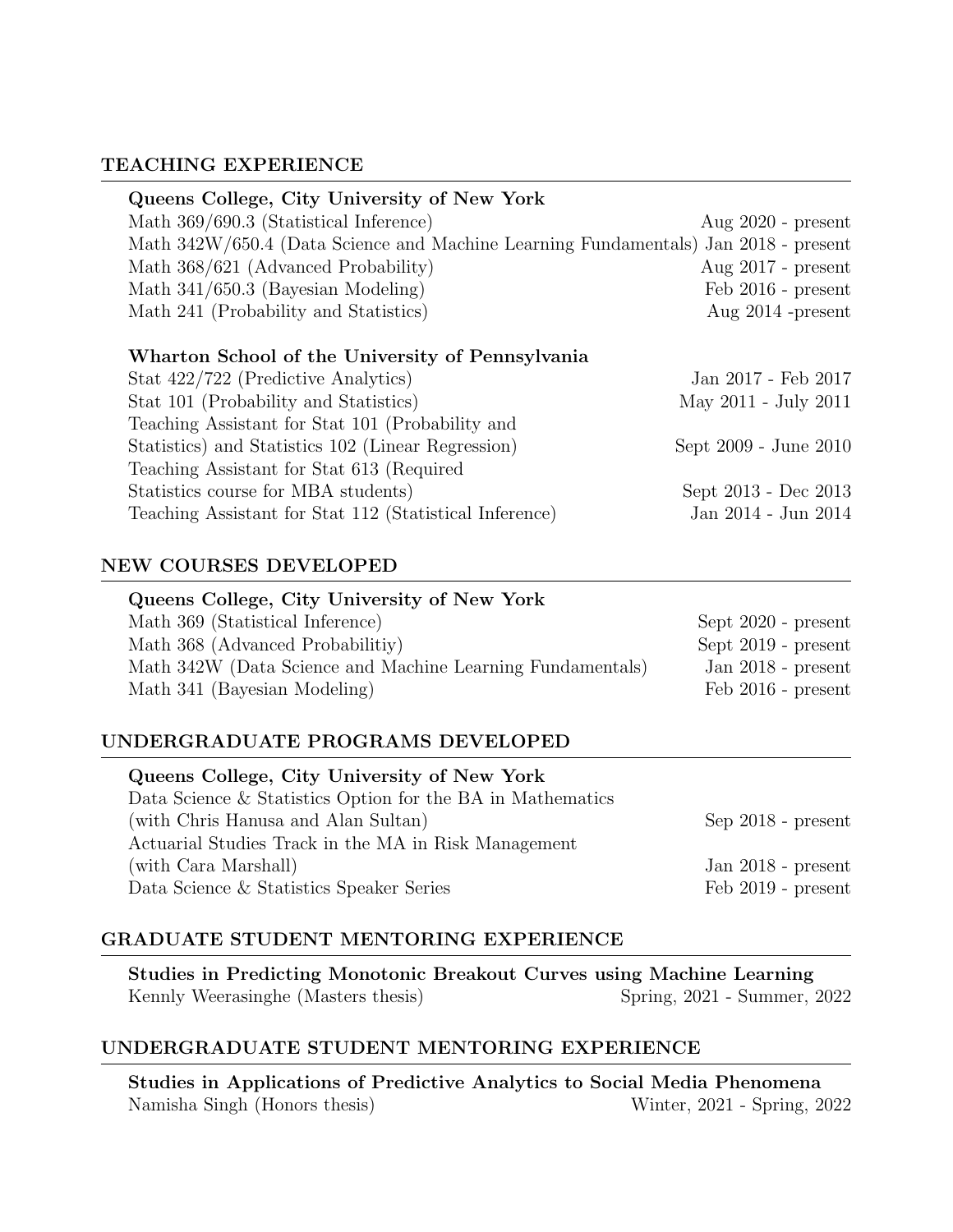| <b>Studies in Missing Data in Random Forests</b><br>Abhinav Patil                                         | Summer, 2020 - Fall, 2021                   |
|-----------------------------------------------------------------------------------------------------------|---------------------------------------------|
| An Algorithm for Automatic Convergence of Random Forests<br>Rebecca Horowitz                              | Summer, 2020                                |
| Studies in Optimal Experimental Design<br>Abhinav Patil                                                   | Spring, $2020$                              |
| A Nonparametric Bayesian Model for Extreme Events<br>Bracha Blau                                          | Fall, 2018                                  |
| <b>Studies in Fully Customizable Tree Models</b><br>Ashok Rao                                             | Spring, $2018$                              |
| <b>Optimal Experimental Design</b><br>Bracha Blau                                                         | Spring, 2018                                |
| A Nonparametric Bayesian Model for Extreme Events<br>Evangeline Spzylka                                   | Summer, 2017 - Spring, 2018                 |
| <b>Personalized Medicine Models for Survival</b><br>Alina Levine<br>and Xin Ling Luang (local HS student) | Summer, 2016 - Spring, 2018<br>Summer, 2016 |
| Deep Learning for Image Segmentation<br>Christian Colon and Stefan Hernandez                              | Spring, 2016 - Spring, 2017                 |
| <b>Predicting Congressmens' Party Affiliation</b><br>Savvas Tjortjoglou                                   | Spring, 2016                                |
| Web Application Engineering for Social Science Experimentation<br>Rikki Katz (Honors thesis)              | Spring, $2015$                              |
| <b>Studies in Real Analysis</b><br>Elliot Gangaram                                                        | Spring, $2015$                              |
| DEPARTMENTAL SERVICE                                                                                      |                                             |
| Position                                                                                                  | dates                                       |
| Data Science & Statistics Option Advisor                                                                  | $9/19$ -present                             |
| Coaching and Interviewing Adjunt Instructors                                                              | $9/19$ -present                             |
| Hiring Committee                                                                                          | $9/17$ -present                             |
| Mathematics Minor Advisor                                                                                 | $1/17$ -present                             |
| Mathematics Curriculum Committee                                                                          | $6/16$ -present                             |
| Learning Outcomes Committee                                                                               | $1/16$ -present                             |
| Faculty Development Committee                                                                             | $1/16$ -present                             |

# COLLEGE SERVICE

| Position        | dates           |
|-----------------|-----------------|
| Academic Senate | $6/16$ -present |

 $6/16$ -present